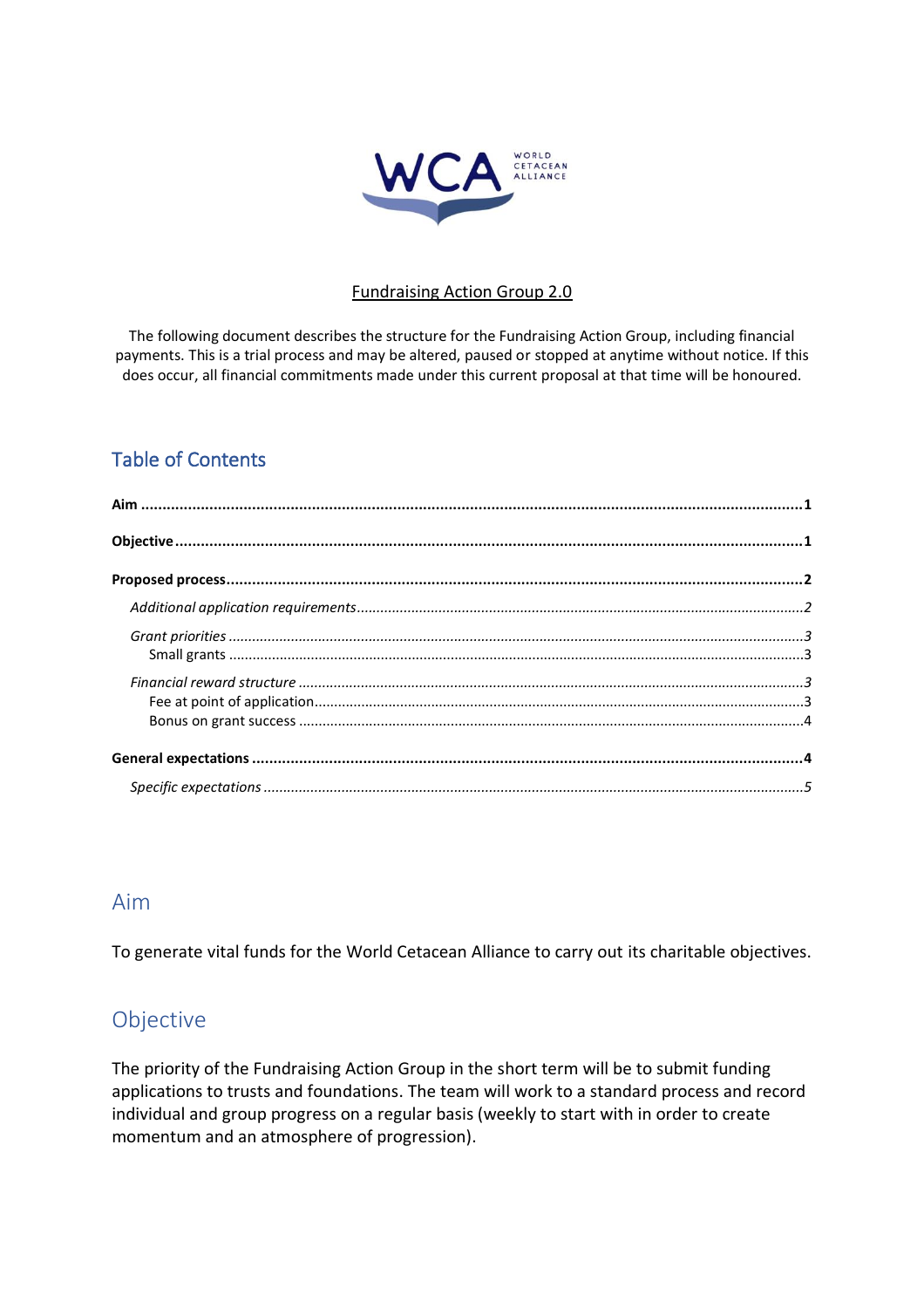# <span id="page-1-0"></span>Proposed process

The following is the proposed process that the Fundraising Action Group should follow when applying for grants from trusts and foundations. This process is for guidance only and can be adapted for different scenarios and as its effectiveness becomes evident.

- 1. Living Google Doc of potential funders should be researched and categorized in terms of relevancy and priority (see Grant Priority section). This document should be updated regularly to track progress and avoid duplication of work by team members.
- 2. Unless there is justifiable reason not to, and where possible, the first step should be to find contact details of a key person in the grant giving body that we can make contact with.
	- a. Send them an introductory email with short summary of the WCA's work that is most relevant to their interests and ask if the CEO could have a call or meeting so that we can tell them a little more as we believe it's aligned with their mission and/or ask for more details about their current funding priority areas.
		- i. Using WCA funding menu to identify relevant areas of WCA work
		- ii. Contact Secretariat for assistance, as needed, with identifying key WCA areas of work that may be most relevant.
		- iii. Use template email but adjust as necessary to reflect the grant giving body's focus areas/ key words.
	- b. Follow up as necessary 7 days after contact either by email or phone.
- 3. If there is a current open call for applications, create a first draft of the application. Using the WCA funding menu or contacting the Secretariat and the fundraising team for additional information as needed.
- 4. Once a first draft has been created, this should be sent to all members of the fundraising team for review.
	- a. Two selected members of the team should review and provide feedback in a timely manner (deadline to be set by member requesting the review, giving at least 7 days for comments where possible).
- 5. All applications must be sent to the senior team before submission, at least 7 days before the deadline to be reviewed where possible. If the senior team are unable to review they can submit without.
	- a. Where possible, applications should be sent to the senior team one at a time to reduce the chance of a backlog.

## <span id="page-1-1"></span>Additional application requirements

Unless discussed and agreed upon by the secretariat, all grant applications must: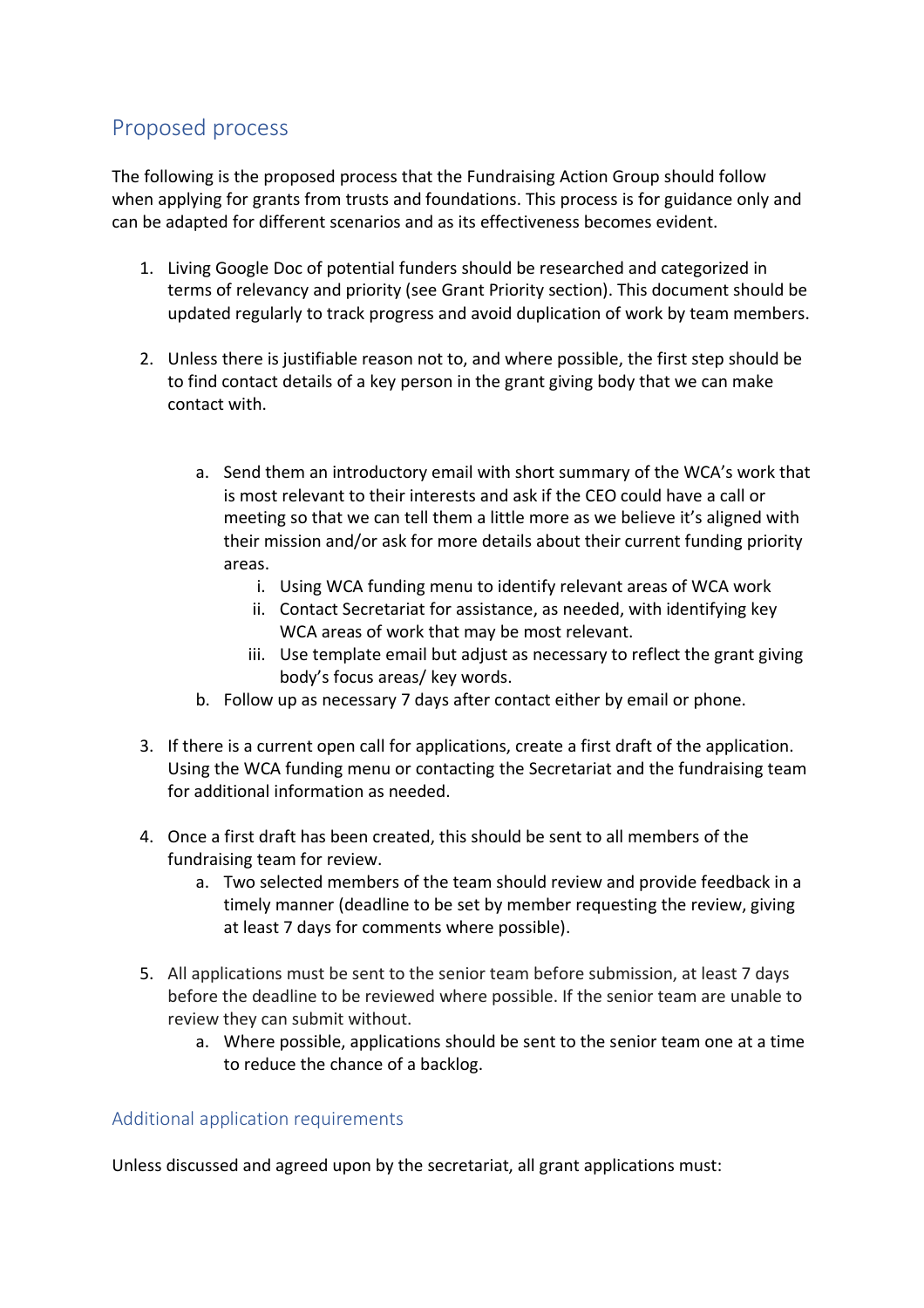- $\checkmark$  Be applied for using an @worldcetaceanalliance.org email address.
- $\checkmark$  Include a 15% administration fee in the project budget.

### <span id="page-2-0"></span>Grant priorities

Priority should be given to grants that:

- $\checkmark$  Supply funds for core costs or are unrestricted.
- $\checkmark$  Supply funds for projects involving WCA Partners.
	- $\circ$  Only where the WCA Partner(s) will receive funding to carry out the grant requirements (including Brighton Dolphin Project as a proxy WCA Partner)

#### **Lead authors on successful grants that meet either of the above criteria will receive the**  *priority grant bonus fee***.**

Additional priority areas that should be considered (but are not financially incentivised are grants that:

- $\checkmark$  Have looming deadlines and/or have a fast turnaround for releasing funds.
- $\checkmark$  Supply funds that can cover two or more of the WCA's project areas.

#### <span id="page-2-1"></span>Small grants

Grants with a value of less than £1000 are of low priority and should therefore have little time invested in them. For grant applications with a value of less than £1000, authors and reviewers will be paid the flat commission fee at the point of application but will not receive a bonus even if successful.

### <span id="page-2-2"></span>Financial reward structure

Members of the fundraising team will be provided with:

- a) A flat fee on completion of specific tasks within the role at the **point of application**.
- b) An additional bonus commission that will be paid to the lead author if the **grant is successful.**

#### <span id="page-2-3"></span>Fee at point of application

| <b>Action</b>                                                                                                                                                                                                                                                                                                 | <b>Commission</b> |
|---------------------------------------------------------------------------------------------------------------------------------------------------------------------------------------------------------------------------------------------------------------------------------------------------------------|-------------------|
| REVIEWER: Review one funding application.<br>Reviewers must edit, provide feedback, and assess against the<br>$\checkmark$<br>criteria of the grant using track changes.<br>A maximum of two reviewers will be paid for each application.<br>$\checkmark$<br>These will be on a first come first serve basis. | £25               |
| LEAD AUTHOR: Write and submit one application (including<br>incorporating feedback from the two designated reviewers)                                                                                                                                                                                         | £50               |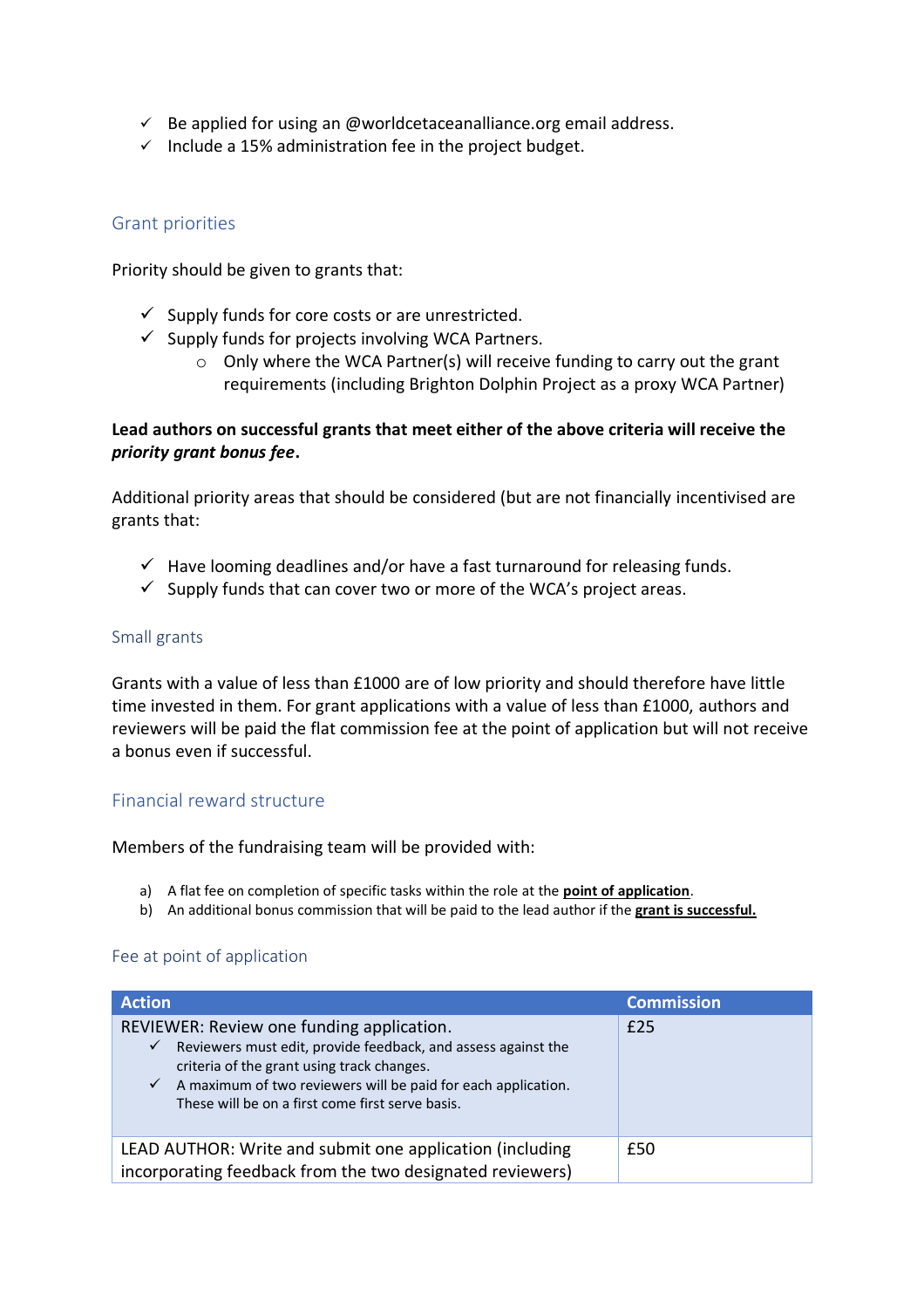#### <span id="page-3-0"></span>Bonus on grant success

| <b>Grant amount</b> | <b>Priority area grant bonus fee</b> | Non-priority grant bonus fee |
|---------------------|--------------------------------------|------------------------------|
| $£1,000 - £2,000$   | £200                                 | £140                         |
| £2,000 - £5,000     | £200                                 | £140                         |
| £5,000 - £10,000    | £500                                 | £350                         |
| £10,000 - £20,000   | £1,000                               | £700                         |
| £20,000 - £50,000   | £2,000                               | £1,400                       |
| £50,000 - £100,000  | £5,000                               | £3,500                       |
| $£100,000 +$        | <b>Discuss with Secretariat</b>      |                              |

- Each member will log their actions on the shared Google drive document and invoice the WCA accordingly at the end of each working month.
- The WCA has the right to withhold payment if it is evident that the team member has made deliberate attempts to invoice for work that was they have:
	- o Not completed
	- o Not completed to a reasonable standard
- Payment of the grant bonus fee will only be made to the lead author once the funds appear in the WCA bank account.
	- o Where funds are paid in installments the WCA will endeavor to pay the lead author the full bonus amount immediately but reserves the right to pay in installments as necessary.

# <span id="page-3-1"></span>General expectations

- $\checkmark$  WCA secretariat and trustees commit to supporting the discussions in this group and timely responses to questions and materials for comment.
- $\checkmark$  Group members commit to an estimated [change depending on remit] 3 hours a week short term responsibility to be used to forward the remit of the group.
- $\checkmark$  Group members agree to interact in a respectful manner to other group members and to work through differences of opinion professionally.
- $\checkmark$  Progress of the group will be considered two-weeks post-creation and at this point participants can consider their role and future involvement as appropriate. Further reflection on group activity, effectiveness and involvement will occur monthly for the first three months and every three months after that.
- $\checkmark$  Groups commit to providing a summary of discussions and actions completed by the group once every three months and once upon closure of the advisory group to be circulated to the new GC and partnership. This must include any impacts the group made against the WCA Strategic Pillars.